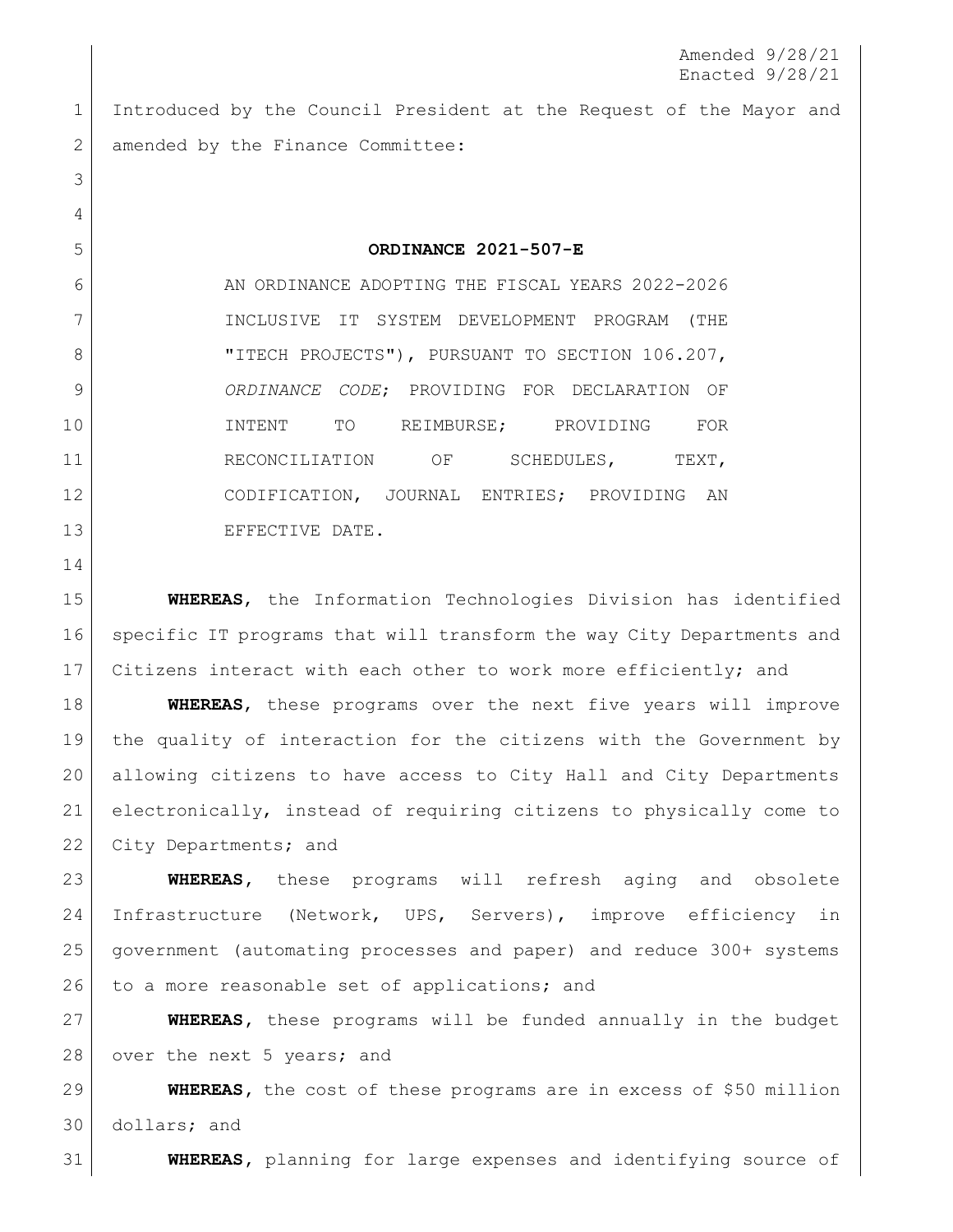Amended 9/28/21

1 funds for same is a multi-year process; now therefore

**BE IT ORDAINED** by the Council of the City of Jacksonville:

 **Section 1**. **Fiscal Years 2022-2026 IT System Development Projects Adopted.** Pursuant to Section 106.207, *Ordinance Code*, the fiscal years 2022-2026 ITECH projects, including a schedule attached hereto as **Revised Exhibit 1**, labeled as "Revised Exhibit 1, Revised Schedule, September 21, 2021 – Finance"**,** are hereby adopted for the City for the 2021-2022 fiscal year. There shall be included in the annual budgets of the City sufficient appropriations to implement the first year of the program. With the intent to implement in the ensuing years funding for all enterprise solutions as detailed in **Revised Exhibit 1**, labeled as "Revised Exhibit 1, Revised Schedule, September 13 21, 2021 - Finance".

 **Section 2. Declaration of intent to reimburse.** The City of Jacksonville, Florida (the "City") expects to incur expenses for which the City will advance internal funds in order to fund the construction, acquisition, improvement, and equipping of certain capital improvements more specifically described in **Exhibit 2** (the "2022 Projects"). The City intends to reimburse itself for all or a portion of such expenses from the proceeds of debt to be incurred by the City. The City hereby declares its official intent to reimburse itself from the proceeds of debt to be incurred by the City for expenses incurred with respect to the 2022 Projects subsequent to the date of this Ordinance. This Ordinance is intended as a declaration of official intent under Treasury Regulation Section 1.150-2. The debt to be issued to finance the 2022 Projects is expected not to exceed an aggregate principal amount of \$1,610,825 net project funds. 28 | The Mayor, the Corporation Secretary, the Chief Financial Officer, the General Counsel and such other officers and employees of the City as may be designated by the Mayor are authorized and empowered, collectively and individually, to take all action and steps and to

 $-2 -$